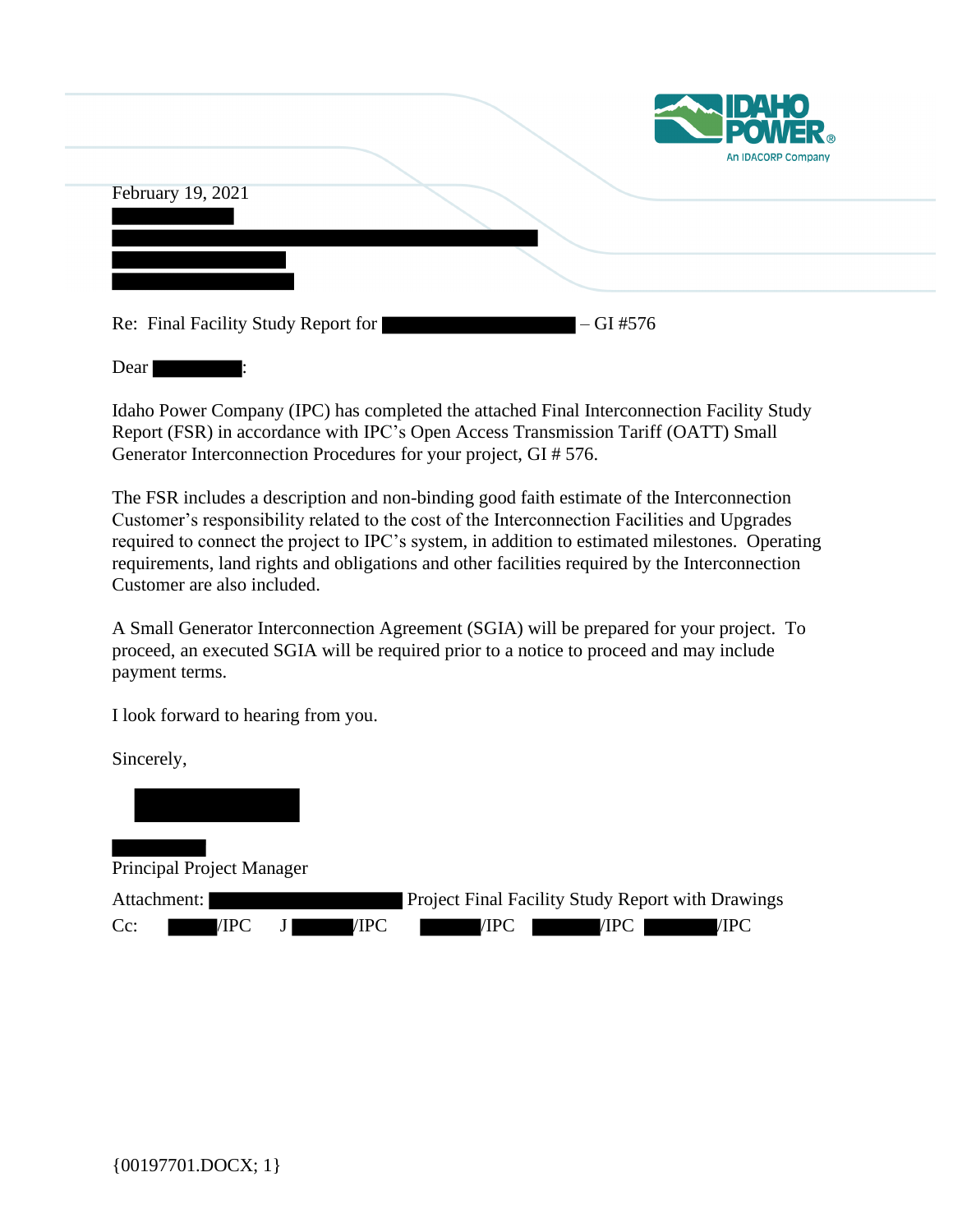

# **2/19/2021**

# **FACILITY STUDY REPORT**

## OATT Small Generator Interconnection Procedures



in

**Gooding County, Idaho**

{00197701.DOCX; 1}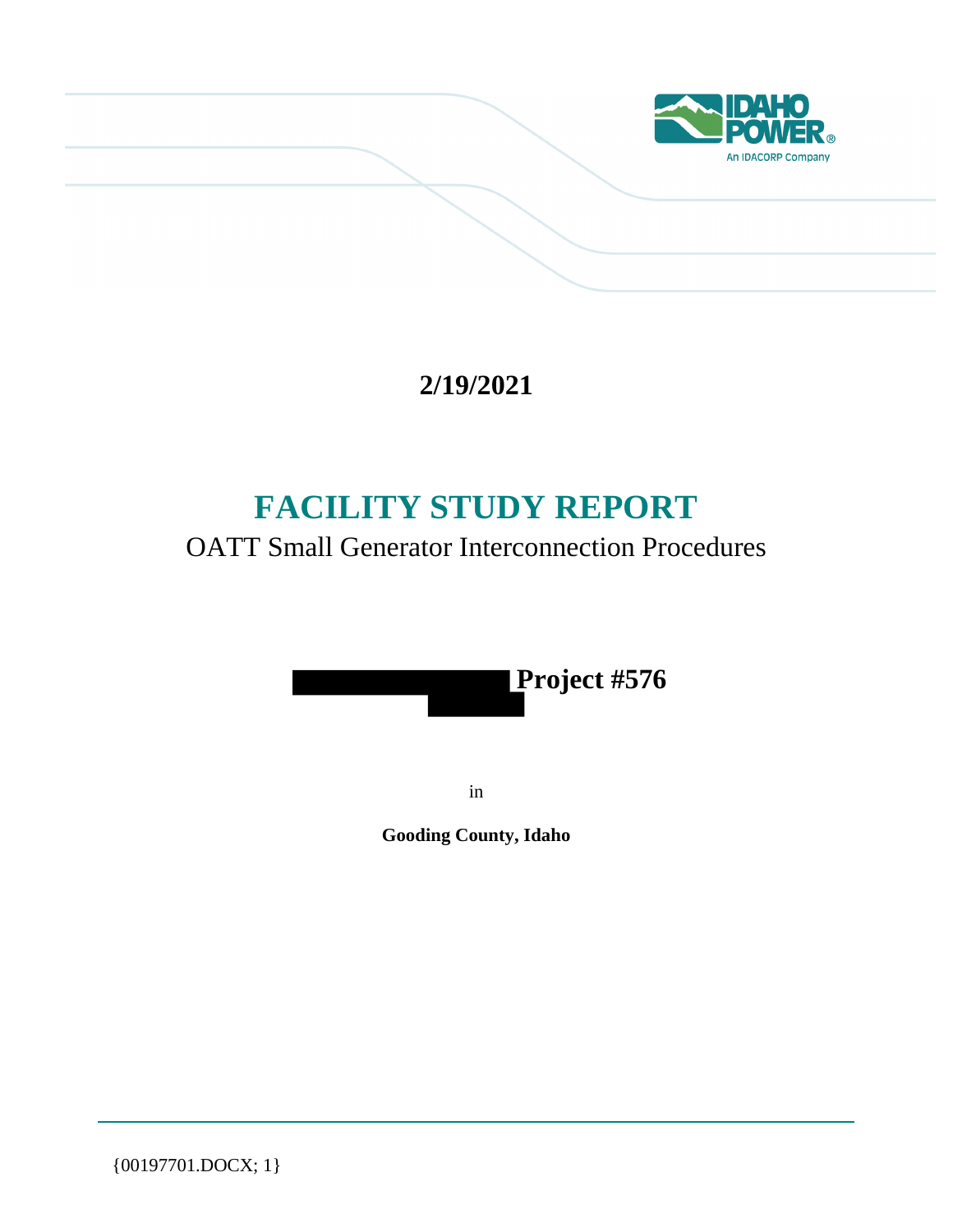# **FACILITY STUDY REPORT (FSR)**

## **Project GI #576 2/19/2021**

If (Interconnection Customer) wishes to proceed, a Small Generator Interconnection Agreement (the "SGIA") under IPC's Open Access Transmission Tariff (OATT) between Interconnection Customer and IPC (Transmission Provider) for the Project, specifically Generator Interconnection Project # 576 ("Project"), will be prepared for this project. The SGIA will be a definitive agreement that contains terms and conditions that supersedes this FSR.

This FSR is a study of a request for an Energy Resource Interconnection Service. This FSR identifies the facilities necessary to interconnect the Generating Facility to IPC's Transmission System and be eligible to deliver the Project's output using the existing firm or non-firm capacity of the Transmission System on an "as available" basis. Energy Resource Interconnection Service does not in and of itself convey any right to transmission service or to deliver electricity to any specific customer or Point of Delivery. Submission of a Transmission Service Request (TSR) will be required.

This FSR is a study and preliminary evaluation only and does not constitute, or form the basis of, a definitive agreement related to the matters described in this FSR. Unless and until a SGIA is executed by IPC and Interconnection Customer, no party will have any legal rights or obligations, express or implied, related to the subject matter of this FSR.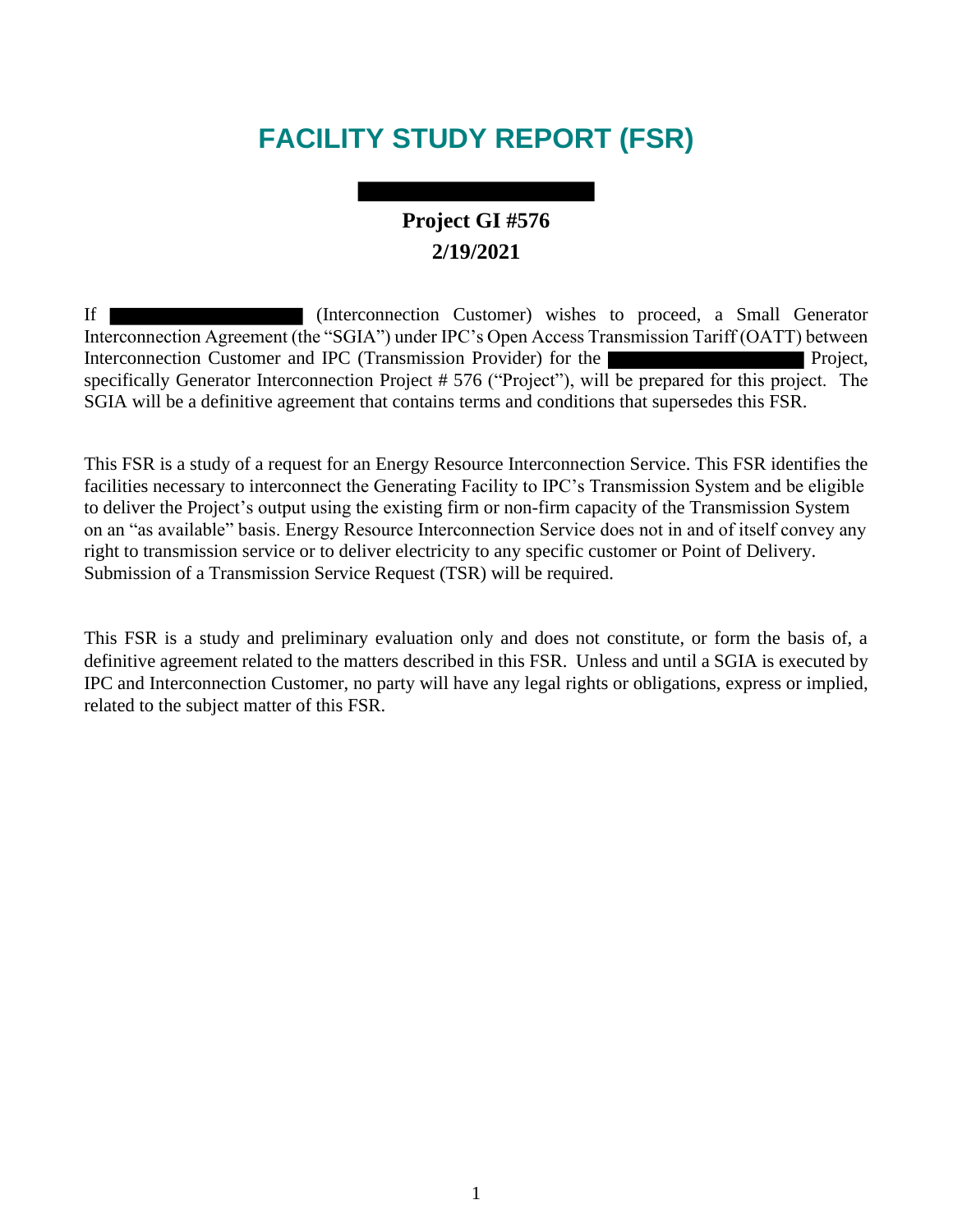### **1. Interconnection Facilities, Network Upgrades and Distribution Upgrades**

#### **1.1 General Facility Description**

(Interconnection Customer) has stated that the proposed project will consist of a 3.2 MW biomass project in Gooding County, Idaho and connect to the 34.5kV system on Idaho Power Company's (IPC) distribution line. The total project output as studied is 3.2 MW. All capitalized terms in this report, if not defined herein, are defined in IPC's Open Access Transmission Tariff (OATT).

Contact Information for Interconnection Customer is as follows:



#### **1.2 Interconnection Customer's Facilities** *1.2.1 Interconnection Customer's Interconnection Facilities*

The Interconnection Customer's Interconnection Facilities are located in IPC's Southern Region at in Township , Range , Section . The Interconnection Customer will install, at its expense, air break switches, transformers, breakers, CTs, PTs, appropriate grounding measures, and associated auxiliary equipment. The transformers will be 2000kVA, 3 phase, 34.5/480/277 V units (5.75% impedance, 150kV BIL) with a grounded-wye to grounded-wye configuration. Interconnection Customer will build approximately miles of underground and above ground facilities (conductor #4 ACSR) to the Point of Change of Ownership.

#### *1.2.2 Interconnection Customer's Generating Facilities*

The Interconnection Customer's biomass system will include two 1600kW, 2000kVA synchronous generators and a plant controller to control the system and to implement functionality for operating the project within a voltage range and power factor specified by IPC at the Point of Interconnection.

The above referenced generators, or equivalent generators that have the same specifications and functionality as stated above must be utilized. If a different generator is utilized that has different specifications and functionality than that which was studied, then additional study and/or equipment may be necessary.

#### **1.3 Transmission Provider's Interconnection Facilities**

Transmission Provider's Interconnection Facilities are referred to hereafter as "IPC's Interconnection Facilities." IPC's Interconnection Facilities are in IPC's Southern region in Township , Range , Section and about miles east of IPC's Substation (Lat. , Long. **I.e., 1998** (I.e., 1998). IPC's Interconnection Facilities will be installed by IPC.

IPC will install a standard 4 pole generation interconnection package that will connect to distribution feeder . If the Interconnection Customer is going underground to the Point of Change of Ownership, IPC will include a pole riser for the Interconnection Customer to install cables to interconnect to the IPC system. If the Interconnection Customer is going overhead to the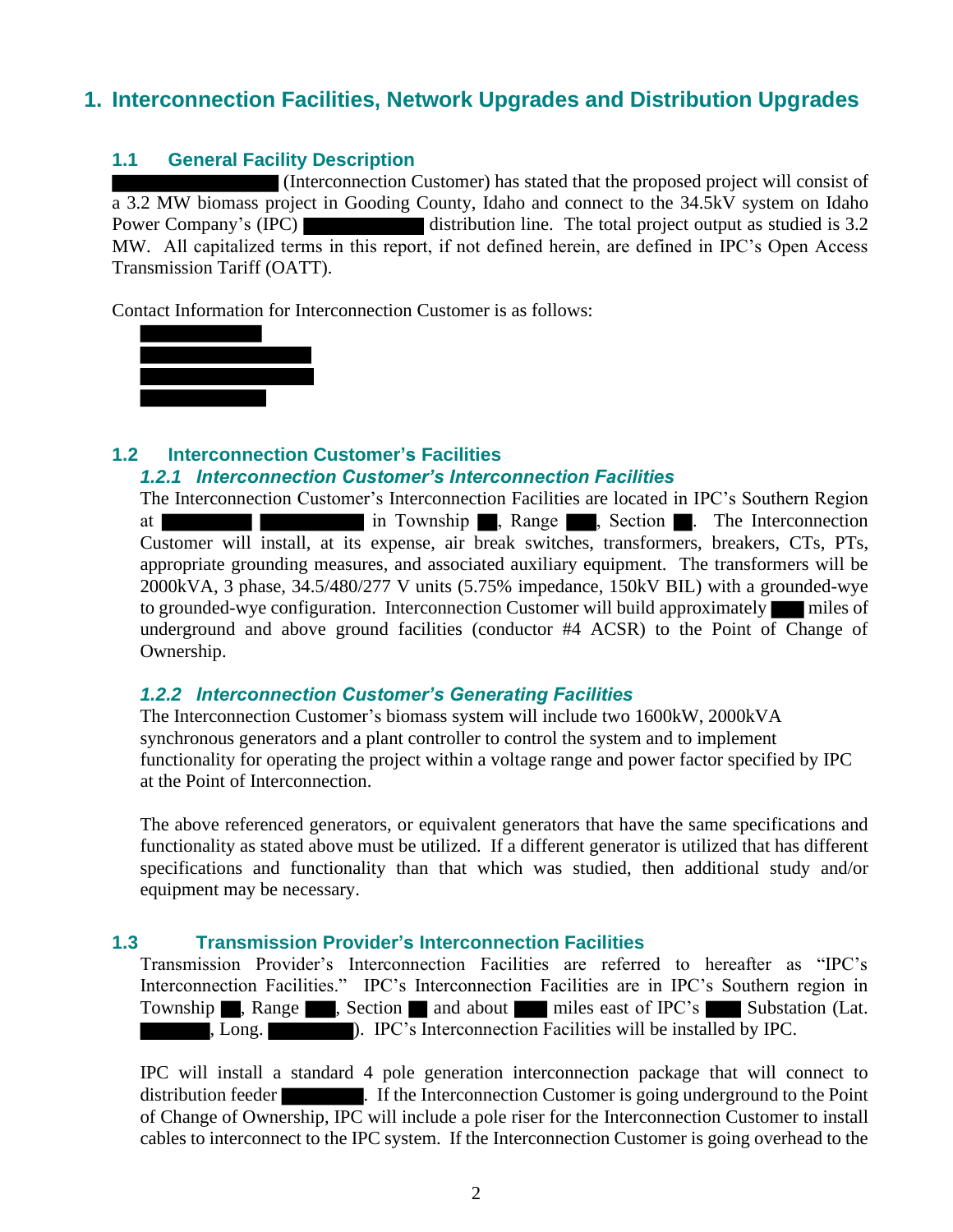Point of Change of Ownership, it will be at a tension not to exceed the design tension specified by IPC.

The new interconnection package will include four distribution poles to mount a local service transformer, solid blade disconnects, primary metering package, recloser, relays, RTU, fuses and riser necessary for the package. The interconnection will be controlled by a SEL-421 line protection relay and a GE iBox RTU. The relay and RTU will be located in a pole mounted enclosure and will also contain a test switch  $(\Box)$ , SLSS, dialup modem, isolation interface, power supply, DC converter, control switch and surge protector.

Concrete barriers may be necessary to protect this equipment from local area traffic.

A 2" conduit will be installed alongside the underground primary to facilitate information exchange to the Interconnection Customer about the recloser. (The Interconnection Customer is responsible for providing and installing the appropriate cable.)

#### **1.4 Point of Interconnection**

The Point of Interconnection ("POI") for the Project will be where IPC's 4 pole Interconnection Facilities, as described in Section 1.3, will connect to IPC's near Pole disconnect switch  $X_{-}$ #. The POI on will be on the part of the feeder that is for IPC's sole use. A drawing identifying the POI is attached as Exhibit 1.

#### **1.5 Point of Change of Ownership**

The Point of Change of Ownership for the Project will be on Pole  $\blacksquare$  of IPC's Interconnection Facilities on the Interconnection Customer's side of Pole  $\blacksquare$  disconnect switch X-#, as shown in Exhibit 1.

#### **1.6 Distribution Upgrades**

No Distribution Upgrades will be required.

#### **1.7 Network Upgrades**

#### **(a) Network Upgrades to Substations**

Communication equipment will be installed at IPC's Transmission Station ( ) to accommodate IPC's end of the required DS1 communications circuit.

A potential transformer will be installed at substation on feeder for dead-line check.

#### **(b) Network Upgrades to the Transmission System**

No Network Upgrades to the Transmission System will be required.

#### **1.8 Estimated Costs**

The following good faith estimates are provided in 2021 dollars and are based on several assumptions and conditions. IPC does not warrant or guarantee the estimated costs in the table below, which are estimates only and are subject to change. Interconnection Customer will be responsible for all actual costs incurred in connection with the work to be performed by IPC and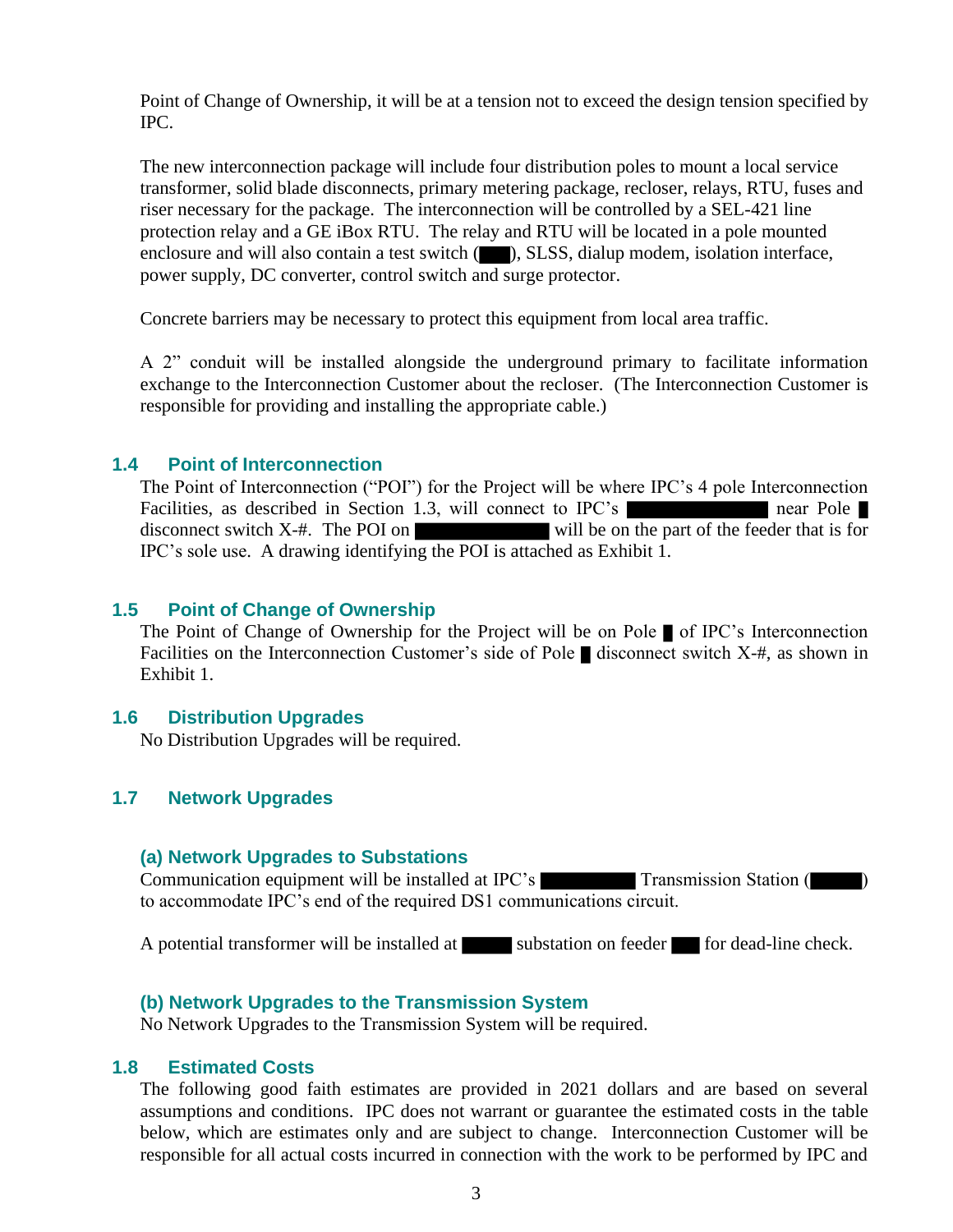its agents, under the terms and subject to the conditions included in any SGIA executed by IPC and Interconnection Customer.

The estimated cost below is required to be paid in full by the Interconnection Customer, or other arrangements acceptable to IPC are made with IPC's Credit Department, prior to IPC commencing construction on the project.

#### **Estimated Cost of IPC's Interconnection Facilities and Network Upgrades:**

| <b>Description</b>                                                            | <b>Ownership</b> | <b>Funding</b><br>Responsibility <sup>1</sup> | <b>Cost Estimate</b> |
|-------------------------------------------------------------------------------|------------------|-----------------------------------------------|----------------------|
| <b>IPC Interconnection Facilities:</b>                                        |                  |                                               |                      |
| Install Interconnection Facilities as described in Section 1.3<br>above.      | <b>IPC</b>       | Interconnection<br>Customer                   | \$250,000            |
| <b>Network Upgrades:</b>                                                      |                  |                                               |                      |
| Install Network Upgrades to Substations as described in<br>Section 1.7 above. | <b>IPC</b>       | Interconnection<br>Customer                   | \$15,000             |
|                                                                               |                  |                                               |                      |
| <b>GRAND TOTAL</b>                                                            |                  |                                               | \$265,000            |
|                                                                               |                  |                                               |                      |

<sup>1</sup> Funding responsibility is described in the standard SGIA in Idaho Power's OATT (OATT Attachment N). Under SGIA section 4, Interconnection Facilities are funded by the Interconnection Customer without reimbursement and Distribution Upgrades are directly assigned to the Interconnection Customer. Under SGIA section 5, Network Upgrades are funded by the Interconnection Customer and those funds are eligible for reimbursement.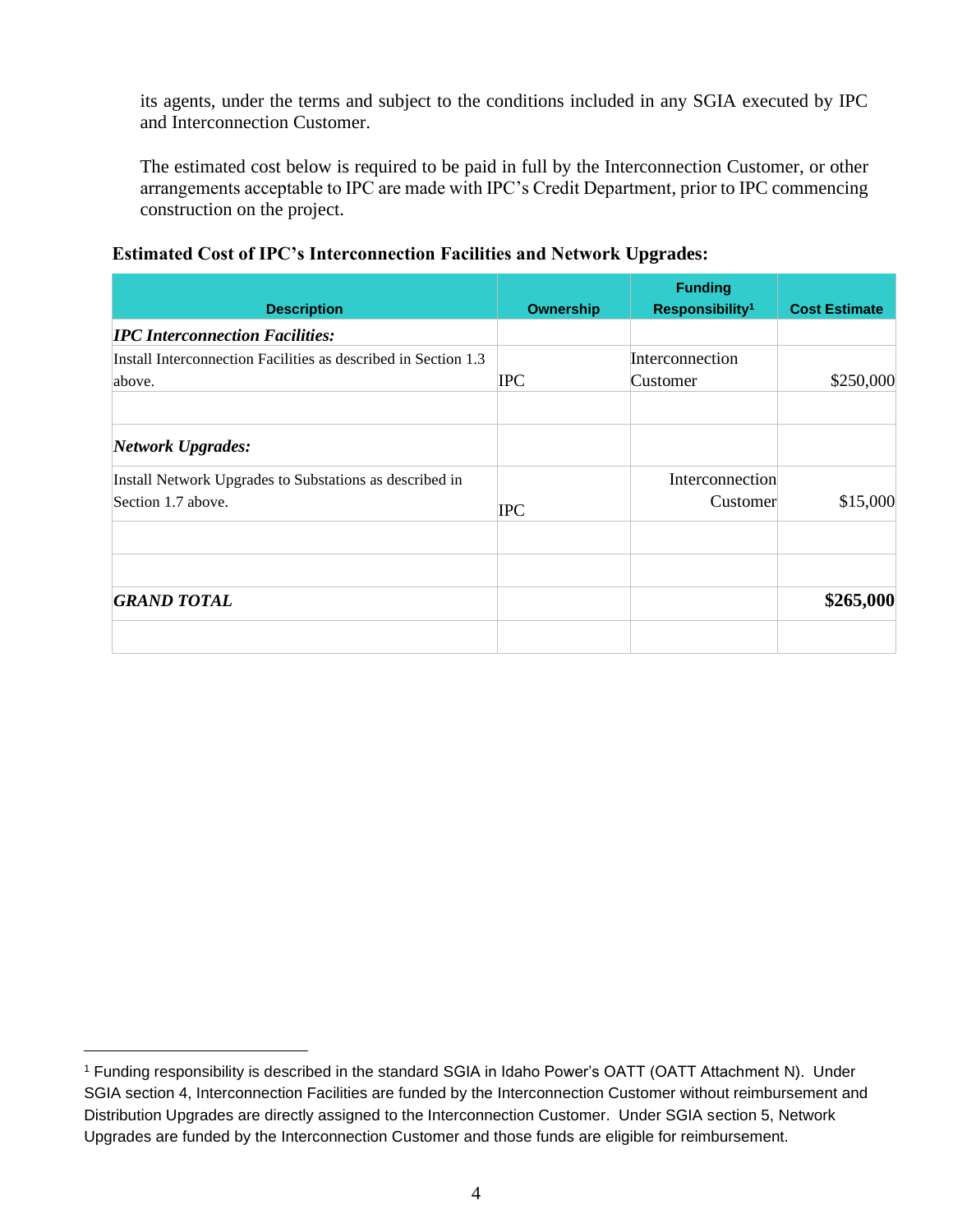### **2. Estimated Milestones**

These milestones will begin, and the construction schedule referenced below will only be valid, upon receipt of funding from Interconnection Customer or its authorized third party no later than the date set forth below for such payment. IPC will not commit any resources toward project construction that have not been funded by Interconnection Customer. Additionally, failure by Interconnection Customer to make the required payments as set forth in this Study by the date(s) specified below may result in the loss of milestone dates and construction schedules set forth below. Estimated milestones, which will be updated and revised for inclusion in the SGIA in light of subsequent developments and conditions, are as follows:

| <b>Estimated Date</b>                                        | <b>Responsible Party</b>                  | <b>Estimated Milestones</b>                                                                                                                                                                                       |
|--------------------------------------------------------------|-------------------------------------------|-------------------------------------------------------------------------------------------------------------------------------------------------------------------------------------------------------------------|
| [DATE]                                                       | <i><b>Interconnection</b></i><br>Customer | Executed SGIA and construction funding or<br>arrangements acceptable to IPC are made<br>with IPC's Credit Department                                                                                              |
| 4 months after<br>construction funds<br>received             | <b>IPC</b>                                | <b>IPC Engineering and Design Complete</b>                                                                                                                                                                        |
| 4 months after<br>construction funds<br>received             | <b>IPC</b>                                | <b>IPC Long Lead Material Procured/Received</b>                                                                                                                                                                   |
| 4 months after<br>construction funds<br>received             | <b>Interconnection</b><br>Customer        | Easements and permits procured for IPC site,<br>construction will not begin until easements<br>and permits are in place.<br>Detailed in Appendix C attached.                                                      |
| 6 months prior to<br><b>IPC Commissioning</b>                | <b>IPC</b>                                | New generation must be modeled and<br>submitted to the Western Energy Imbalance<br>Market a minimum of 6 months prior to<br>coming online, failure to submit by given lead<br>time will results in project delay. |
| 8 months after<br>construction funds<br>received             | <b>IPC</b>                                | <b>IPC Construction Complete</b>                                                                                                                                                                                  |
| 8 months after<br>construction funds<br>received             | Interconnection<br>Customer               | Telecommunication circuits identified in<br>Section 3.1.1 are operational and provided to<br>the IPC site                                                                                                         |
| 9 months after<br>construction funds<br>received             | <b>IPC</b>                                | IPC Commissioning Complete,<br>commissioning will not take place until<br>Telecommunication circuits are operational                                                                                              |
| 5 days after<br>switching request<br>made to IPC<br>Dispatch | Interconnection<br><b>Customer</b>        | Switch at the Point of Change of Ownership<br>can be closed                                                                                                                                                       |
| <b>TBD</b>                                                   | <b>Interconnection</b><br>Customer        | <b>Interconnection Customer testing begins</b>                                                                                                                                                                    |

IPC does not warrant or guarantee the foregoing estimated milestone dates, which are estimates only. These milestone dates assume, among other things, that materials can be timely procured, labor resources are available, and that outages to the existing transmission system are available to be scheduled.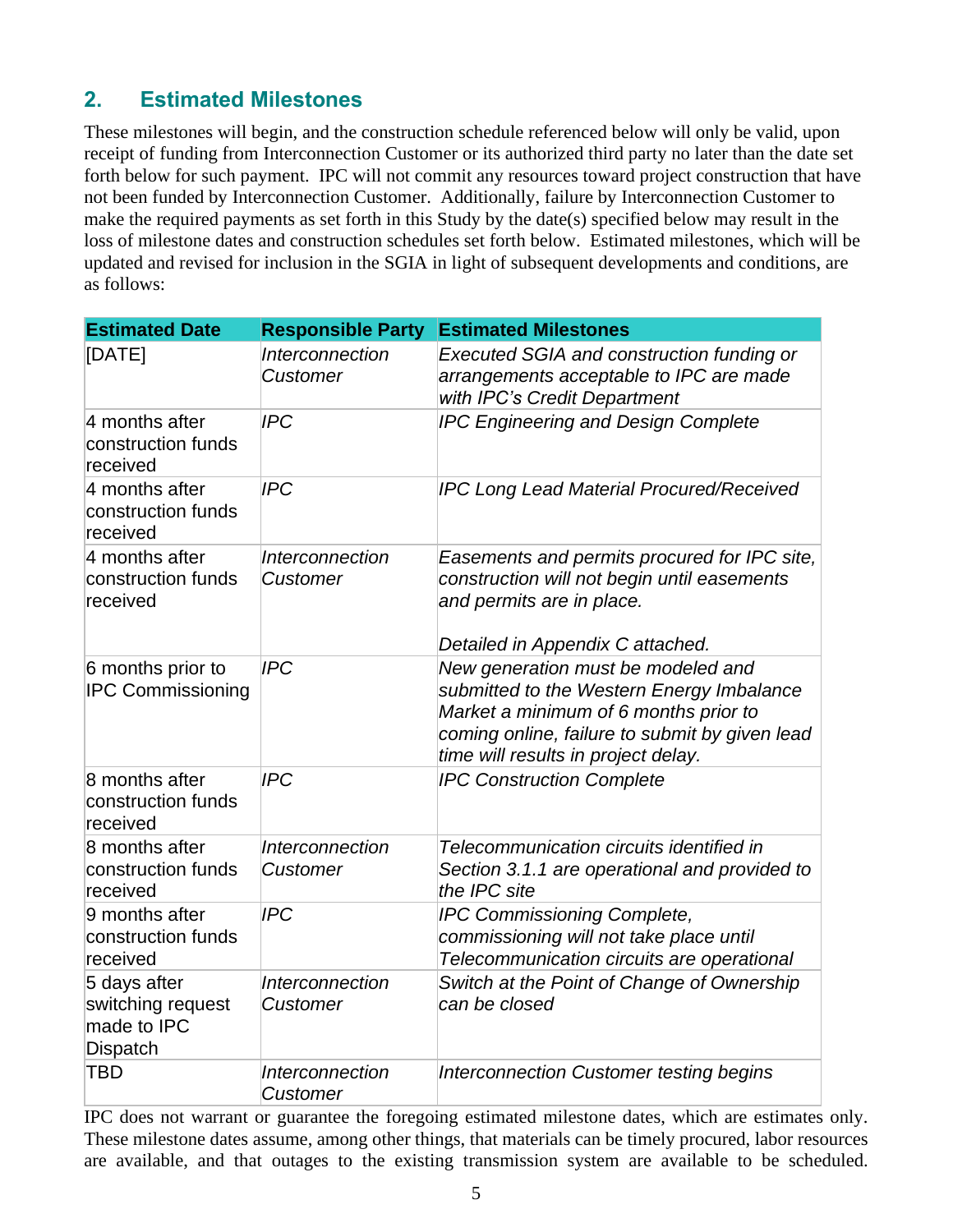Additionally, there are several matters, such as permitting issues and the performance of subcontractors that are outside the control of IPC that could delay the estimated Operation Date. For purposes of example only, federal, state, or local permitting, land division approval, identification of Interconnection Facilities location, access to proposed Interconnection Facilities location for survey and geotechnical investigation, coordination of design and construction with the Interconnection Customer, failure of IPC's vendors to timely perform services or deliver goods, and delays in payment from Interconnection Customer, may result in delays of any estimated milestone and the Operation Date of the project. To the extent any of the foregoing are outside of the reasonable control of IPC, they shall be deemed Force Majeure events.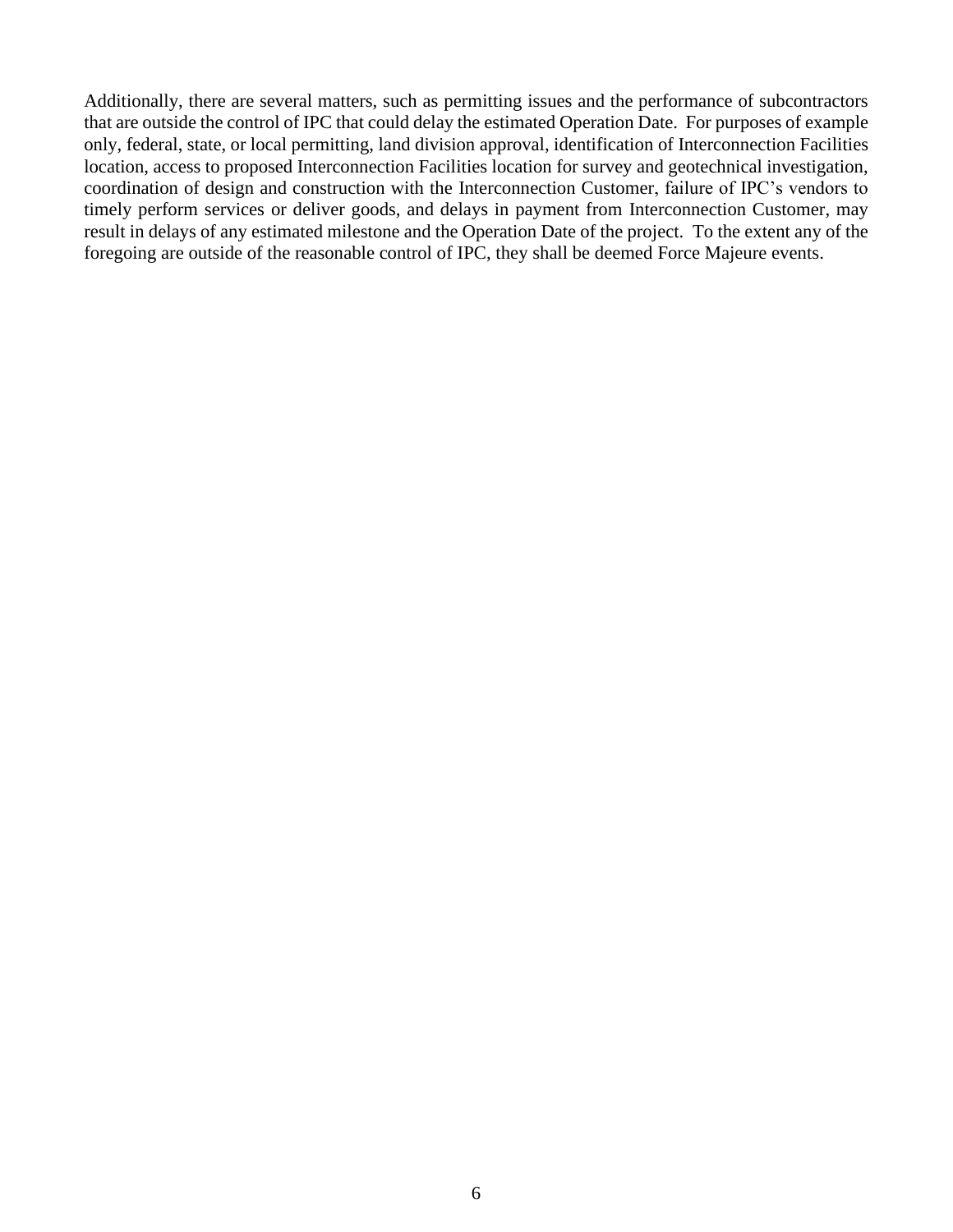### **3. Interconnection Details**

#### **3.1 Other Facilities Provided by Interconnection Customer**

#### *3.1.1 Telecommunications*

In addition to communication circuits that may be needed by the Interconnection Customer, the Interconnection Customer shall provide the following communication circuits for IPC's use. **These circuits can be long-lead items and typically require coordination with third party telecommunications providers. The project's in-service date cannot be granted prior to complete circuit acceptance and testing as referenced in Appendix D.** 

- a. One POTS (Plain Old Telephone Service meeting the technical requirements of TR-NWT-000335:1993; NCI code 02LS2-2wire, loop start, 600 ohm) dial-up circuit for voice communication at IPC's Interconnection Facilities. If the circuit becomes unreliable, Interconnection Customer will be responsible for the circuit repair.
- b. One DS1 (High Capacity Digital Service meeting the technical requirements of GR-54- CORE:1995 and TR-NWT-000341:1993; NCI code 04DU9.1SN) high capacity serial circuit (ESF, B8ZS, Conventional Interface) between IPC's Interconnection Facilities demarcation and Transmission Station ( ), for multiplexed use by SCADA, data for up to three Revenue Meters, SCADA RTU Management, Protective Relay Management, and Phasor Measurement Unit (PMU) as required. If the minimum data rate is or becomes unattainable or unreliable,

Interconnection Customer will be responsible for the circuit repair or replacement.

The Interconnection Customer shall provide all the required communications circuits between IPC's Interconnection site and IPC's operations points (i.e. IPC FEP location, etc.) as specified by IPC. Circuit reliability and data security specifications as well as circuit acceptance and testing requirements can be found in Appendix D.

#### *3.1.2 Ground Fault Equipment*

- *a.* The Interconnection Customer will install transformer configurations that are either Grounded-WYE to Grounded-WYE OR Ungrounded-WYE to Grounded-WYE with the Grounded-WYE on the IPC side of the transformer.
- *b.* The Interconnection Customer will limit the ground fault current to less than 20 amps as measured at the POI.

#### *3.1.3 Generator Output Limit Control*

The Interconnection Customer will install equipment to receive signals from IPC Grid Operations for Generation Output Limit Control ("GOLC") - see Section 3.2.2 Operating Requirements and Appendix A. IPC's recommended method of communication for GOLC is via fiber between IPC's Interconnection Facilities and the Project.

#### *3.1.4 Local Service*

The Interconnection Customer is responsible to arrange for local service to their site, as necessary.

#### *3.1.5 Property*

The Interconnection Customer will provide an easement for IPC's Interconnection Facilities and provide a year-round access. The Interconnection Customer, at its expense, will provide to IPC documents and services as identified in Appendix B and C relating to IPC's land rights required for its interconnection facilities as applicable.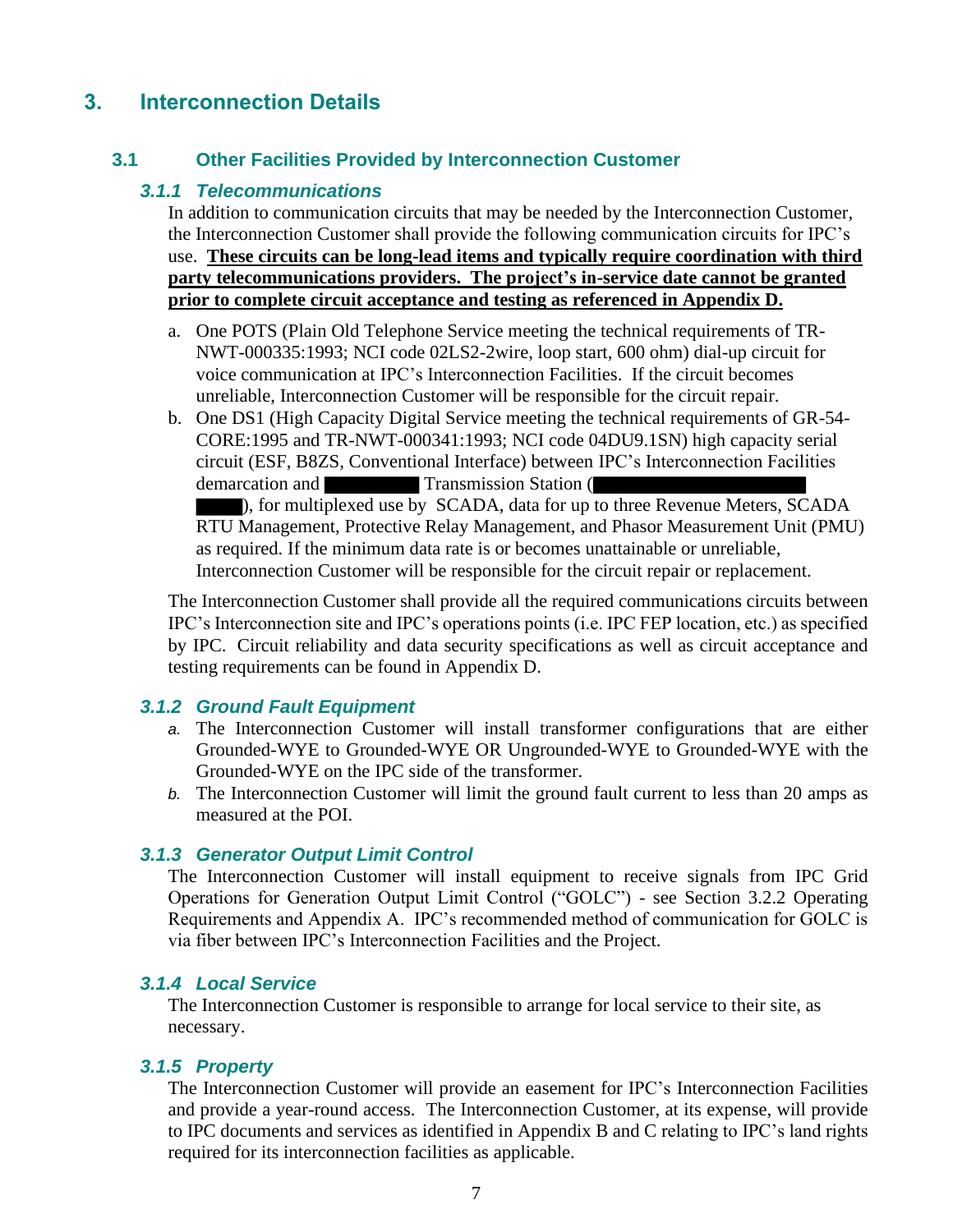Interconnection Customer is advised that IPC review and approval of the Land Transaction Documents may require six (6) to nine (9) months. Interconnection Customer is advised to provide all required Land Transaction Documents at earliest possible time. Upon IPC approval of all Land Transaction Documents, IPC will supply to the Interconnection Customer final form documents for signature by the landowner of record. The Interconnection Customer shall return original signed and recorded Land Transaction Documents to IPC. All recording and mailing fees shall be paid by Interconnection Customer. IPC shall provide to Interconnection Customer electronic copies of all fully executed and recorded Land Transaction documents.

Land transaction documents ("Land Transaction Documents") in a form approved by IPC that may include, but are not limited to, the following:

- Right of Entry Agreement;
- Interconnection Facility Easement conveyance pursuant to a Warranty Deed.
- Access Easement:
- Completed Applications with respective fees for Release of Easements and/or Crossing Agreements that may be required for the Project;
- Crossing Agreements; and
- Any other Project specific documents deemed necessary by IPC.

#### *3.1.6 Monitoring Information*

If the Interconnection Customer requires the ability to monitor information related to the IPC breaker/relay (i.e. Mirrored Bits) in IPC's Interconnection Facilities, they are required to supply their own communications circuit to IPC's Interconnection Facilities, Pole . The fiber communication circuit used for GOLC is acceptable.

#### *3.1.7 Generator Technical Information & Drawings*

Interconnection Customer shall provide draft design prints during FSR and SGIA development containing technical information, like impedances, and equipment brand and models. After construction, the Interconnection Customer shall submit to IPC all the as-built information, including prints with the latest approved technical information and commissioning test results.

#### **3.2 Operating Requirements**

#### *3.2.1 Voltage and Current Distortion Limits*

The Project is required to comply with the applicable Voltage and Current Distortion Limits found in IEEE Standard 519-2014 *IEEE Recommended Practices and requirements for harmonic Control in Electrical Power Systems* or any subsequent standards as they may be updated from time to time. Voltage fluctuation at startup and during operation must be limited to less than 5% as measured at the Point of Interconnection.

#### *3.2.2 Generator Output Limit Control (GOLC)*

The Project will be subject to reductions directed by IPC Grid Operations during transmission system contingencies and other reliability events. When these conditions occur, the Project will be subject to Generator Output Limit Control ("GOLC") and will have equipment capable of receiving an analog setpoint via DNP 3.0 from IPC for GOLC. Generator Output Limit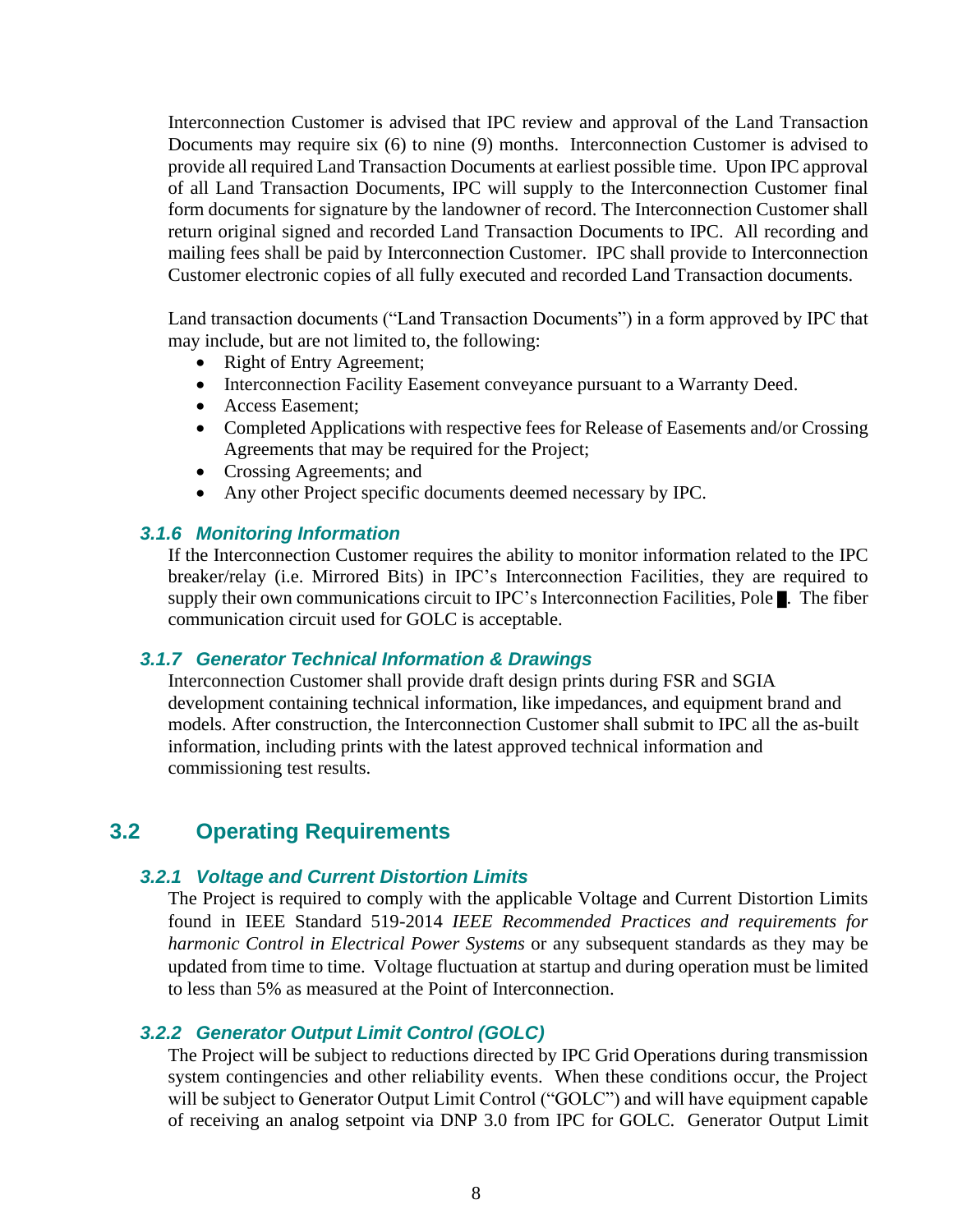Control will be accomplished with a setpoint and discrete output control from IPC to the Project indicating maximum output allowed. For more detail see Appendix A.

#### **3.2.3 Low Voltage Ride Through**

Based on recommended input from IEEE 1547-2108 and IEEE 1547a-2020, the voltage ride through requirements are identified in the tables below:

| Category I – Rotating Machine Generation Operating Guidelines |         |               |                                 |  |  |  |  |  |
|---------------------------------------------------------------|---------|---------------|---------------------------------|--|--|--|--|--|
|                                                               | Voltage | Clearing time |                                 |  |  |  |  |  |
|                                                               | (pu)    | $\mathbf{S}$  | <b>Operation Mode</b>           |  |  |  |  |  |
| OV <sub>2</sub>                                               | 1.20    | 0.16          | May ride-through or may trip    |  |  |  |  |  |
| OV <sub>1</sub>                                               | 1.10    | 2.00          | Permissive Operation Capability |  |  |  |  |  |
| UV1                                                           | 0.70    | 2.00          | Permissive Operation Capability |  |  |  |  |  |
| HV2                                                           | 0.45    | 0.16          | May ride-through or may trip    |  |  |  |  |  |

EPS - Electrical Power System

OV – Over Voltage

UV – Under Voltage

Mandatory Operation

Momentary Cessation - Cease to energize the EPS with immediate restore output to the EPS upon normal EPS operations

Permissive Operation Capability - Mandatory or Momentary Cessation Operation

#### **3.2.4 Frequency Response Requirements**

Generation Facility must be capable of providing Fast Frequency Response for both positive and negative frequency deviations from 60Hz ( +/- 0.036 Hz) for Bulk Electric System disturbances. The required frequency response will be linear for a deviation of 0 to  $+/$ -0.1 Hz, a response of 0% to 3% of generator capacity, with a maximum required response of 3% of generator's full capacity for as long as the generator is able to provide support or the frequency deviation is reduced to within stated limits, whichever occurs first. Provided that Generation Facility meets the above Fast Frequency Response requirements, IPC shall not curtail Interconnection Customer when such curtailments are caused by a need to comply with applicable Frequency Responsive reliability standards.

#### **3.2.5 Reactive Power**

The Project shall be capable of injecting reactive power (over-excited) equal to 1760 kVAr and absorbing reactive power (under-excited) equal to 1000 kVAr at all active power output between 20% and 100% of nameplate active power rating as defined in IEEE 1547-2018 Category A reactive power capability. This is the requirement for the entire project and not just one generator. For clarification:

- Between 20% and 100% of nameplate active power each generator shall be capable of supporting 880 kVAr and absorbing reactive power of 500 kVAr.
- Between 20% and 100% of nameplate active system power; when both generators are available, the system shall be capable of supporting 1760 kVAr and absorbing reactive power of 1000 kVAr.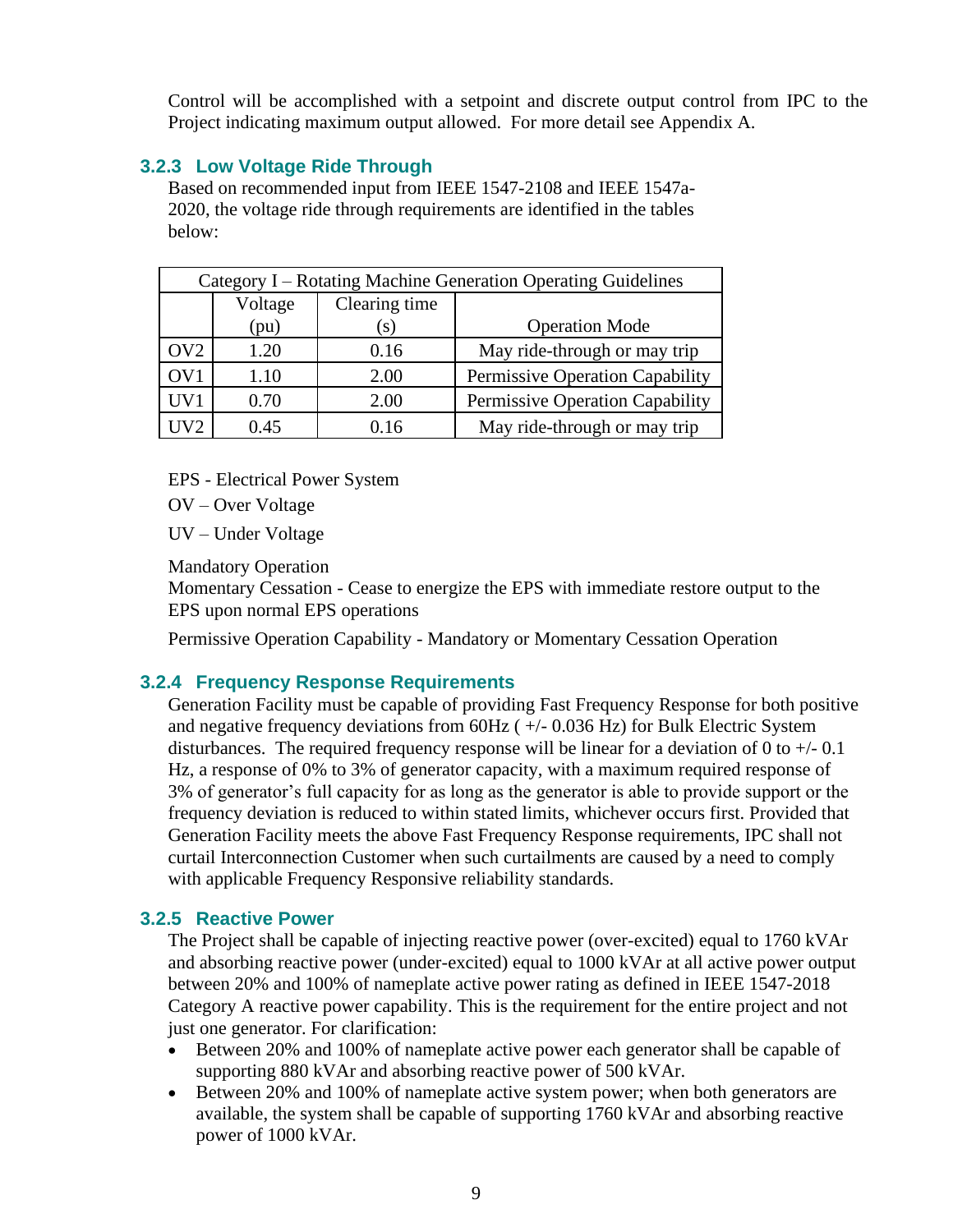#### **3.2.6 Modifications to Interconnection Customer's Facilities**

Interconnection Customer will be able to modify facilities on the Interconnection Customer's side of the Point of Change of Ownership with no impact upon the operation of the transmission or distribution system whenever the Generation Facilities are electrically isolated from the system via IPC's Interconnection Facilities Pole  $\blacksquare$  X-# disconnect switch and a terminal clearance is issued by IPC's Grid Operator.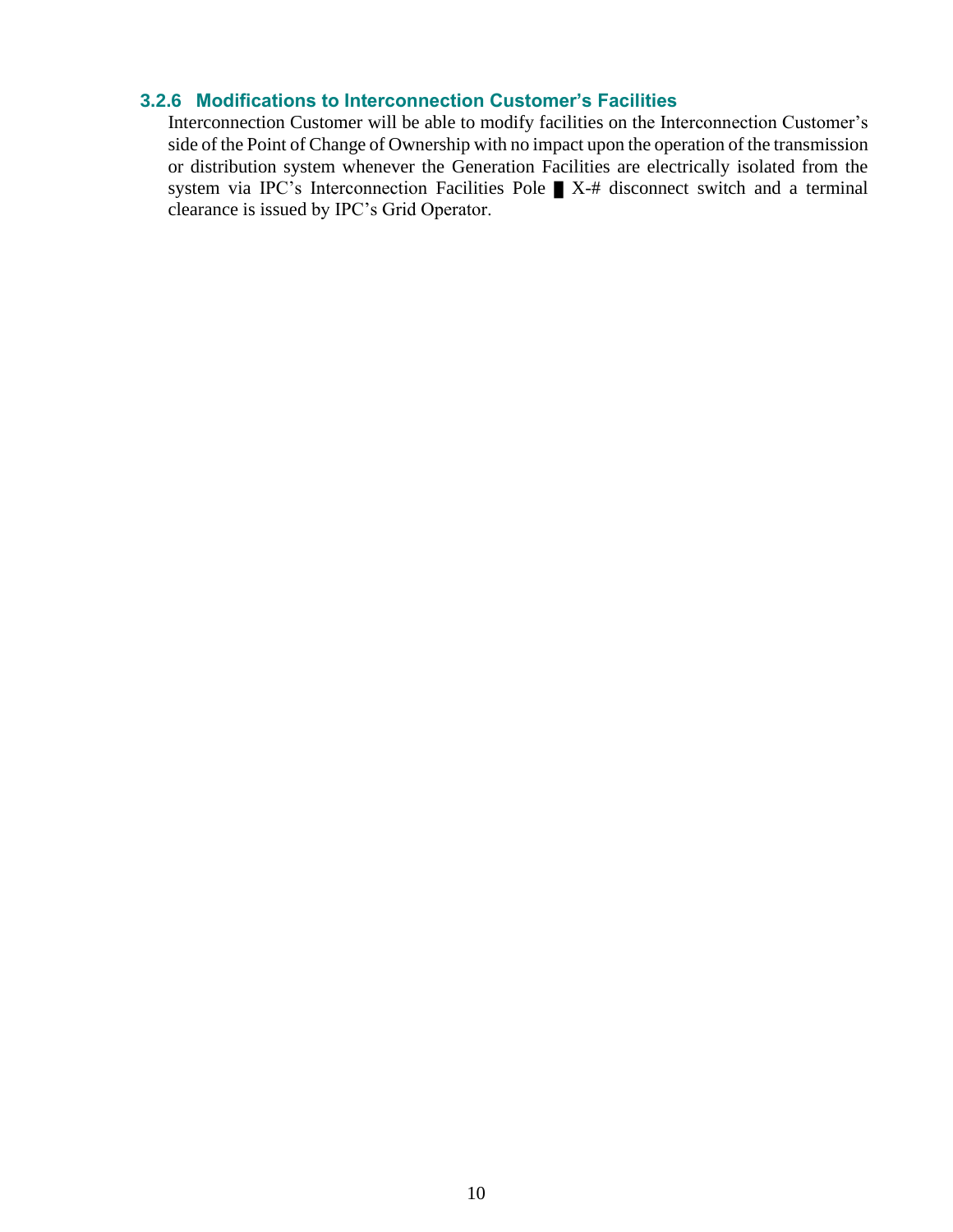## **Appendix A Generation Interconnection Control Requirements**

### **A.1 Generator Output Limit Control (GOLC)**

**A.1.1** IPC requires Interconnected Power Producers to accept GOLC signals from IPC's energy management system ("EMS").

**A.1.2** The GOLC signals will consist of four points shared between the IPC EMS (via the IPC RTU) and the Interconnection Customer's Generator Controller ("SGC"). The IPC RTU will be the master and the SGC will be the slave.

**A.1.2.1** GOLC Setpoint: An analog output that contains the MW value the Interconnection Customer should curtail to, should a GOLC request be made via the GOLC On/Off discrete output Control point. **A.1.2.1.1** An Analog Input feedback point must be updated (to reflect the GOLC setpoint value) by the SGC upon the SGC's receipt of the GOLC setpoint change, with no intentional delay.

**A.1.2.2** GOLC On/Off: A discrete output (DO) control point with pulsing Trip/Close controls. Following a "GOLC On" control (DNP Control Code "Close/Pulse On"), the SGC will run power output back to the MW value specified in the GOLC Setpoint. Following a "GOLC Off" control (DNP Control Code "Trip/Pulse On"), the Interconnection Customer is free to run to maximum possible output.

**A.1.2.2.1** A Discrete Input (DI) feedback point must be updated (to reflect the last GOLC DO Control Code received) by the SGC upon the SGC's receipt of the GOLC DO control, with no intentional delay. The feedback DI should latch to an OFF state following the receipt of a "GOLC OFF" control and it should latch to an ON state following the receipt of an "GOLC ON" control.

**A.1.3** If a GOLC control is issued, it is expected to see MW reductions start within 1 minute and plant output to be below the GOLC Setpoint value within 10 minutes.

### **A.2 Generation Interconnection Data Points Requirements**

|          | Digital Inputs to IPC (DNP Obj. 01, Var. 2) |               |                                 |  |  |  |  |  |  |
|----------|---------------------------------------------|---------------|---------------------------------|--|--|--|--|--|--|
| Index    | Description                                 | State $(0/1)$ | Comments:                       |  |  |  |  |  |  |
|          |                                             |               | Feedback provided by            |  |  |  |  |  |  |
| $\theta$ | GOLC Off/On (Control Feedback)              | Off/On        | <b>Interconnection Customer</b> |  |  |  |  |  |  |
|          | FREQUENCY RESPONSE Off/On (Control          |               | Feedback provided by            |  |  |  |  |  |  |
|          | Feedback) (If applicable)                   | Off/On        | <b>Interconnection Customer</b> |  |  |  |  |  |  |
|          | 52A Interconnection Customer MAIN           |               |                                 |  |  |  |  |  |  |
| 2        | <b>BREAKER</b> (if present)                 | Open/Closed   | Sourced at substation           |  |  |  |  |  |  |
|          | 52A Interconnection Customer Capacitor      |               |                                 |  |  |  |  |  |  |
| 3        | Breaker (if present)                        | Open/Closed   | Sourced at substation           |  |  |  |  |  |  |

| Digital Outputs to Interconnection Customer (DNP Obj. 12, Var. 1) |                               |                       |  |  |  |  |  |
|-------------------------------------------------------------------|-------------------------------|-----------------------|--|--|--|--|--|
| Index                                                             | Description                   | Comments:             |  |  |  |  |  |
|                                                                   | GOLC Off/On                   | Control issued by IPC |  |  |  |  |  |
|                                                                   | FREQUENCY RESPONSE Off/On (if |                       |  |  |  |  |  |
|                                                                   | applicable)                   | Control issued by IPC |  |  |  |  |  |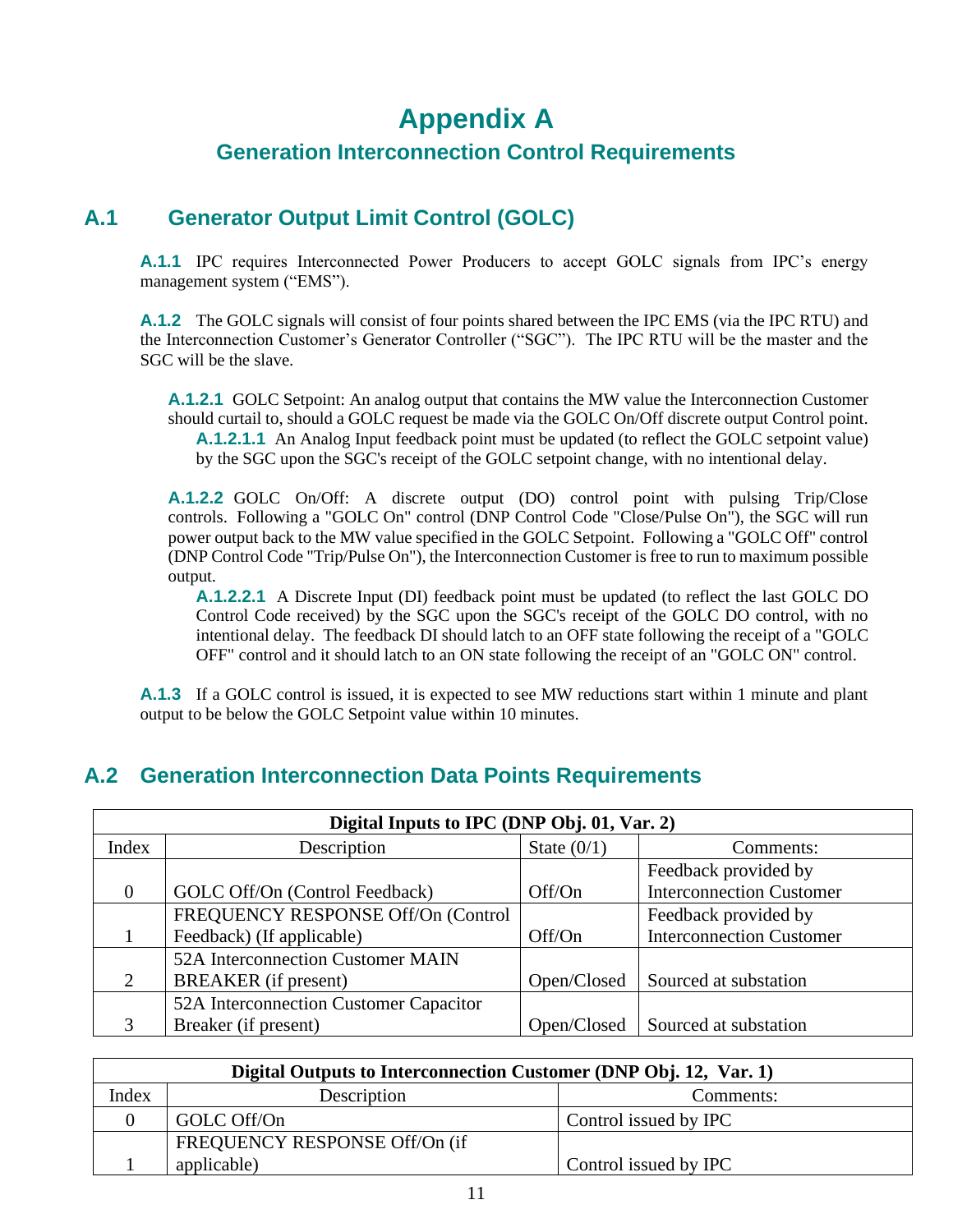|                  | Analog Inputs to IPC (DNP Obj. 30, Var. 2) |       |                 |            |                               |              |                 |  |  |
|------------------|--------------------------------------------|-------|-----------------|------------|-------------------------------|--------------|-----------------|--|--|
|                  |                                            | Raw   | Raw             | <b>EU</b>  | EU                            | <b>EU</b>    |                 |  |  |
| Index            | Description                                | High  | Low             | High       | Low                           | Units        | Comments:       |  |  |
|                  |                                            |       |                 |            |                               |              | Provided by     |  |  |
|                  | <b>GOLC</b> Setpoint Value Received        |       |                 |            |                               |              | Interconnection |  |  |
| $\boldsymbol{0}$ | (Feedback)                                 | 32767 | $-32768$        | <b>TBD</b> | <b>TBD</b>                    | <b>MW</b>    | Customer        |  |  |
| $\mathbf{1}$     | <b>SPARE</b>                               |       |                 |            |                               |              |                 |  |  |
|                  |                                            |       |                 |            |                               |              | Provided by     |  |  |
|                  |                                            |       |                 |            |                               |              | Interconnection |  |  |
| $\mathbf{2}$     | Maximum Park Generating Capacity           | 32767 | $-32768$        | <b>TBD</b> | <b>TBD</b>                    | <b>MW</b>    | Customer        |  |  |
|                  |                                            |       |                 |            |                               |              | Provided by     |  |  |
|                  |                                            |       |                 |            |                               |              | Interconnection |  |  |
| 3                | <b>Ambient Temperature</b>                 | 32767 | $-32768$ 327.67 |            | $-327.68$                     | Deg C        | Customer        |  |  |
|                  |                                            |       |                 |            |                               |              | Provided by     |  |  |
|                  |                                            |       |                 |            |                               | Deg          | Interconnection |  |  |
| $\overline{4}$   | <b>Wind Direction</b>                      | 32767 |                 |            | $-32768$ 3276.7 $-3276.8$     | from N       | Customer        |  |  |
|                  |                                            |       |                 |            |                               |              | Provided by     |  |  |
|                  |                                            |       |                 |            |                               |              | Interconnection |  |  |
| 5                | Wind Speed                                 | 32767 | $-32768$ 327.67 |            | $-327.68$                     | M/S          | Customer        |  |  |
|                  |                                            |       |                 |            |                               |              | Provided by     |  |  |
|                  |                                            |       |                 |            |                               |              | Interconnection |  |  |
| 6                | <b>Relative Humidity</b>                   | 32767 | 32768           | <b>TBD</b> | <b>TBD</b>                    | $\%$         | Customer        |  |  |
|                  |                                            |       |                 |            |                               |              | Provided by     |  |  |
|                  |                                            |       |                 |            |                               |              | Interconnection |  |  |
| 7                | Global Horizontal Irradiance               | 32767 | 32768           | <b>TBD</b> | <b>TBD</b>                    | $W/M^2$      | Customer        |  |  |
|                  |                                            |       |                 |            |                               |              | Provided by     |  |  |
|                  |                                            |       |                 |            |                               |              | Interconnection |  |  |
| 8                | Plane of Array                             | 32767 | 32768           | <b>TBD</b> | <b>TBD</b>                    | $W/M^2$      | Customer        |  |  |
| 9                | <b>SPARE</b>                               |       |                 |            |                               |              |                 |  |  |
|                  |                                            |       |                 |            |                               |              | Provided by     |  |  |
|                  |                                            |       |                 |            |                               |              | Interconnection |  |  |
| 10               | VOLT1_MIN (Feedback)                       | 32767 |                 |            | $-32768$   327.67   $-327.68$ | PU           | Customer        |  |  |
|                  |                                            |       |                 |            |                               |              | Provided by     |  |  |
|                  |                                            |       |                 |            |                               |              | Interconnection |  |  |
| 11               | VOLT2_LOW (Feedback)                       | 32767 | $-32768$ 327.67 |            | $-327.68$                     | PU           | Customer        |  |  |
|                  |                                            |       |                 |            |                               |              | Provided by     |  |  |
|                  |                                            |       |                 |            |                               |              | Interconnection |  |  |
| 12               | VOLT3_HIGH (Feedback)                      | 32767 | $-32768$ 327.67 |            | $-327.68$                     | PU           | Customer        |  |  |
|                  |                                            |       |                 |            |                               |              | Provided by     |  |  |
|                  |                                            |       |                 |            |                               |              | Interconnection |  |  |
| 13               | VOLT4_MAX (Feedback)                       | 32767 | $-32768$ 327.67 |            | $-327.68$                     | PU           | Customer        |  |  |
|                  |                                            |       |                 |            |                               |              | Provided by     |  |  |
|                  |                                            |       |                 |            |                               | $\%$         | Interconnection |  |  |
| 14               | VAR1_LEAD (Feedback)                       | 32767 |                 |            | $-32768$ 327.67 $-327.68$     | <b>AVAIL</b> | Customer        |  |  |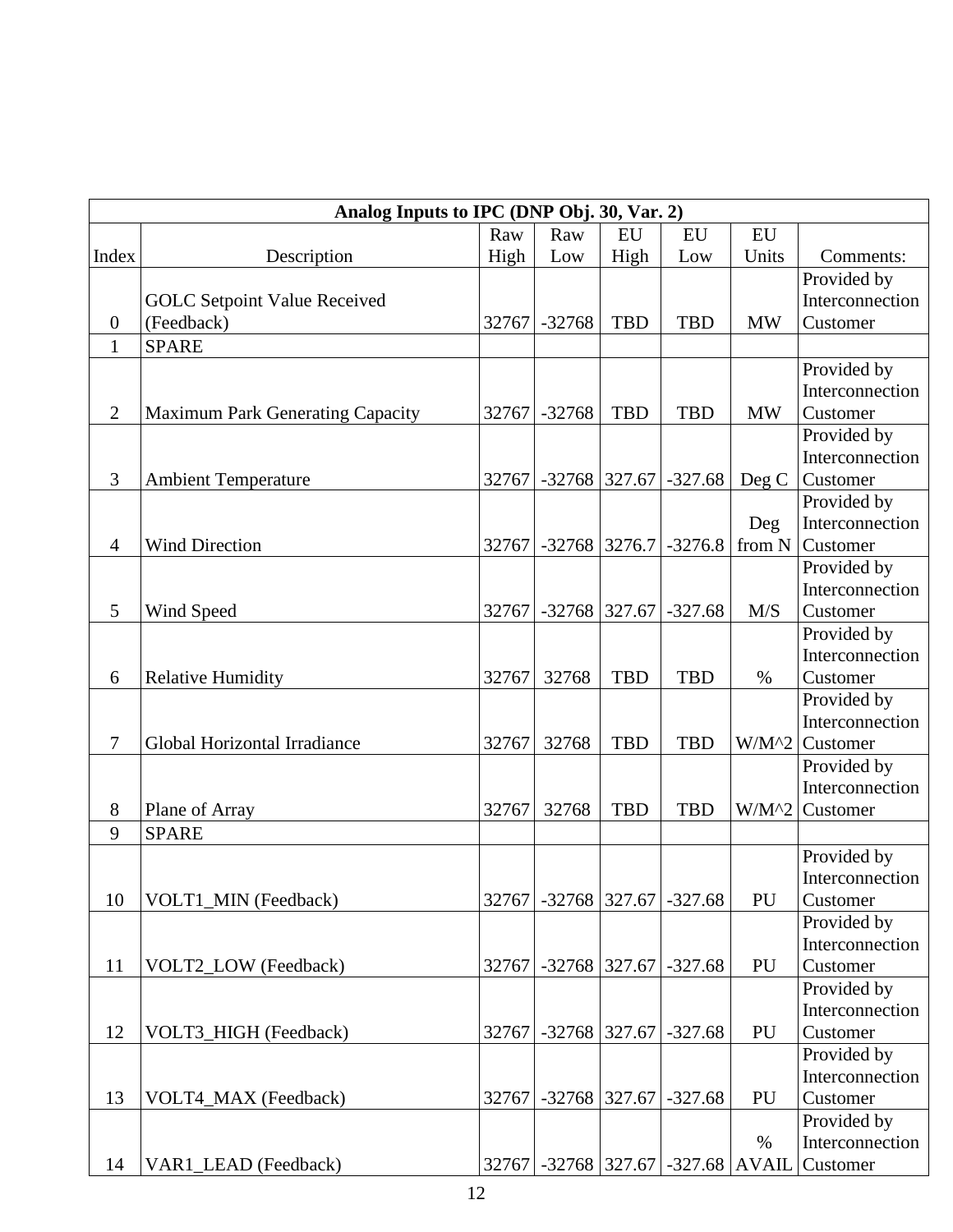|    |                       |  |  |      | Provided by                                  |
|----|-----------------------|--|--|------|----------------------------------------------|
|    |                       |  |  | $\%$ | Interconnection                              |
| 15 | VAR2_ZERO2 (Feedback) |  |  |      | 32767 - 32768 327.67 - 327.68 AVAIL Customer |
|    |                       |  |  |      | Provided by                                  |
|    |                       |  |  | $\%$ | Interconnection                              |
| 16 | VAR3_ZERO3 (Feedback) |  |  |      | 32767 - 32768 327.67 - 327.68 AVAIL Customer |
|    |                       |  |  |      | Provided by                                  |
|    |                       |  |  | $\%$ | Interconnection                              |
|    | VAR4_LAG (Feedback)   |  |  |      | 32767 - 32768 327.67 - 327.68 AVAIL Customer |

|                  | Analog Outputs to Interconnection Customer (DNP Obj. 41, Var. 2) |       |          |                        |            |                              |                                       |  |  |  |  |
|------------------|------------------------------------------------------------------|-------|----------|------------------------|------------|------------------------------|---------------------------------------|--|--|--|--|
|                  |                                                                  | Raw   | Raw      | <b>EU</b>              | EU         | EU                           |                                       |  |  |  |  |
| Index            | Description                                                      | High  | Low      | High                   | Low        | Units                        | Comments:                             |  |  |  |  |
| $\boldsymbol{0}$ | <b>GOLC</b> Setpoint                                             | 32767 | $-32768$ | <b>TBD</b>             | <b>TBD</b> | <b>MW</b>                    | Control issued by IPC                 |  |  |  |  |
| $\mathbf{1}$     | <b>SPARE</b>                                                     |       |          |                        |            |                              |                                       |  |  |  |  |
|                  |                                                                  |       |          |                        |            |                              | Provided by                           |  |  |  |  |
|                  |                                                                  |       |          |                        |            |                              | Interconnection                       |  |  |  |  |
| $\overline{2}$   | VOLT1_MIN (Feedback)                                             | 32767 |          | $-32768$ 327.67        | 327.68     | PU                           | Customer                              |  |  |  |  |
|                  |                                                                  |       |          |                        |            |                              | Provided by                           |  |  |  |  |
|                  |                                                                  |       |          |                        |            |                              | Interconnection                       |  |  |  |  |
| 3                | VOLT2_LOW (Feedback)                                             | 32767 |          | $-32768$ 327.67        | 327.68     | PU                           | Customer                              |  |  |  |  |
|                  |                                                                  |       |          |                        |            |                              | Provided by                           |  |  |  |  |
|                  |                                                                  |       |          |                        |            |                              | Interconnection                       |  |  |  |  |
| $\overline{4}$   | VOLT3_HIGH (Feedback)                                            | 32767 |          | $-32768$ 327.67 327.68 |            | PU                           | Customer                              |  |  |  |  |
|                  |                                                                  |       |          |                        |            |                              | Provided by                           |  |  |  |  |
|                  |                                                                  |       |          |                        |            |                              | Interconnection                       |  |  |  |  |
| 5                | VOLT4_MAX (Feedback)                                             | 32767 |          | $-32768$ 327.67        | 327.68     | PU                           | Customer                              |  |  |  |  |
|                  |                                                                  |       |          |                        |            |                              | Provided by                           |  |  |  |  |
|                  |                                                                  |       |          |                        |            | $\%$                         | Interconnection                       |  |  |  |  |
| 6                | VAR1_LEAD (Feedback)                                             | 32767 |          |                        |            | $-32768$ 327.67 327.68 AVAIL | Customer                              |  |  |  |  |
|                  |                                                                  |       |          |                        |            |                              | Provided by                           |  |  |  |  |
|                  |                                                                  |       |          |                        |            | $\%$                         | Interconnection                       |  |  |  |  |
| 7                | VAR2_ZERO2 (Feedback)                                            | 32767 |          |                        |            | $-32768$ 327.67 327.68 AVAIL | Customer                              |  |  |  |  |
|                  |                                                                  |       |          |                        |            |                              | Provided by                           |  |  |  |  |
|                  |                                                                  |       |          |                        |            | $\%$                         | Interconnection                       |  |  |  |  |
| 8                | VAR3_ZERO3 (Feedback)                                            | 32767 |          | $-32768$ 327.67        |            | 327.68 AVAIL                 | Customer                              |  |  |  |  |
|                  |                                                                  |       |          |                        |            |                              | Provided by                           |  |  |  |  |
|                  |                                                                  |       |          |                        |            | $\%$                         | Interconnection                       |  |  |  |  |
| 9                | VAR4_LAG (Feedback)                                              | 32767 |          |                        |            |                              | $-32768$ 327.67 327.68 AVAIL Customer |  |  |  |  |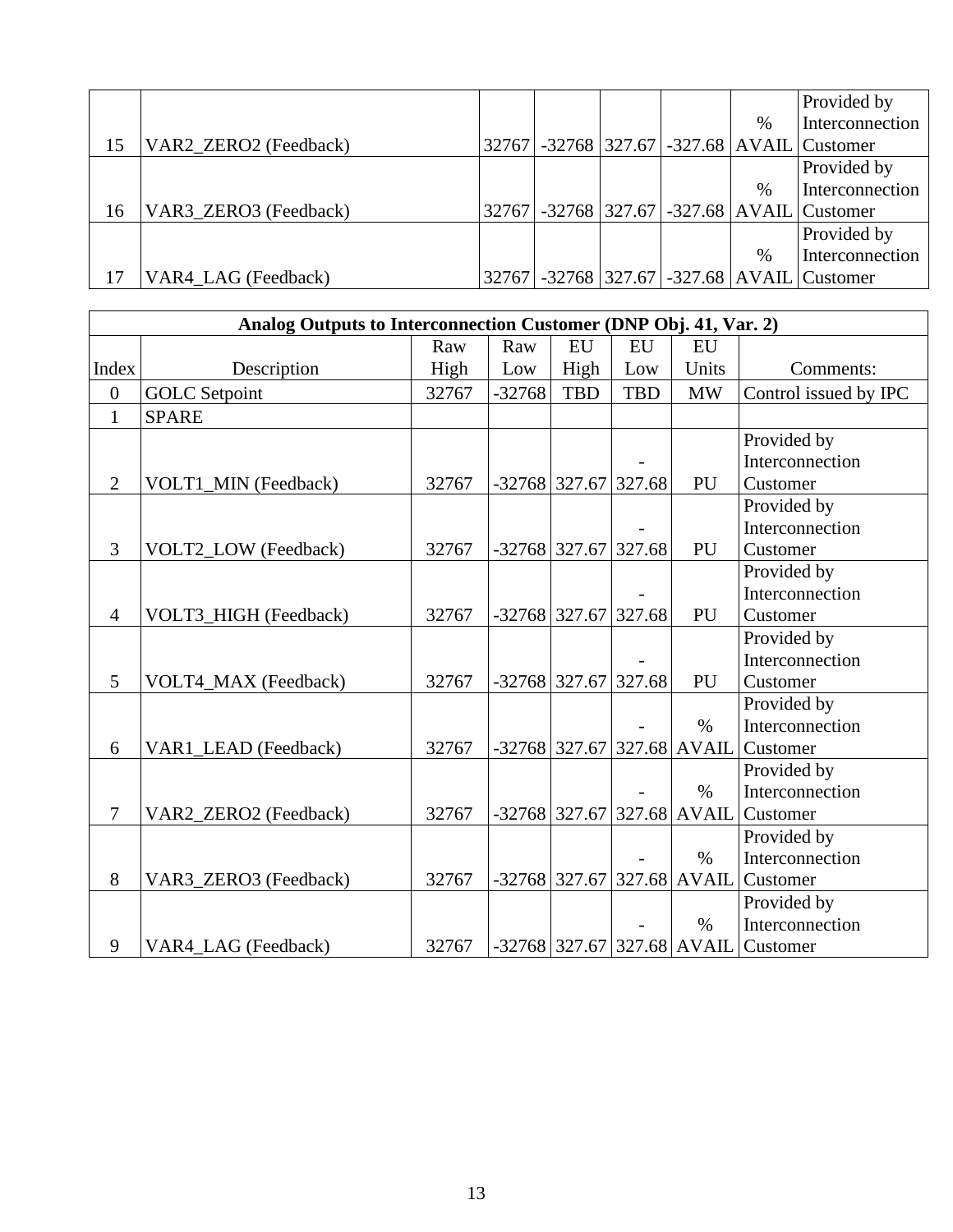## Appendix B

#### IPC Survey Requirements

- ❑ Is the Grantor's Deed Instrument No. noted in the Exhibit 'A' Legal Description or Exhibit 'B' Survey Map?
- ❑ Are the Section, Township, Range, and County information clearly stated on the Exhibits?
- $□$  Is the Basis of Bearings between found monuments called out and noted on the Exhibits?
- ❑ Are the Point of Commencement, Point of Beginning and or Point of Terminus shown on the Exhibits?
- $\Box$  Do all lines have a bearing and distance associated with them on the Exhibits?
- ❑ All lines need bounding calls to Grantor's ownership lines, Rights-of-Way, etc. in Exhibit A.
- ❑ Are the Subdivision names, lot & block, and streets labeled on the Exhibit B?
- ❑ Are any existing Utility Easements adjoining this Easement called out and shown on the Exhibits?
- $\Box$  Is the map scale noted and is there a North arrow shown on the Exhibit B?
- $\Box$  On a strip easement is the width given and does it call to form a closed figure in the Exhibit A?
- □ Does the Parcel description close?

❑ Are the reference surveys of record or CP&Fs used to prepare the easement called out and shown on the Exhibits?

❑ A Professional Land Surveyor or Engineer in responsible charge must stamp, sign and date the exhibits for submission.

❑ A copy of the current Deed of Record for the Grantor is needed for submission.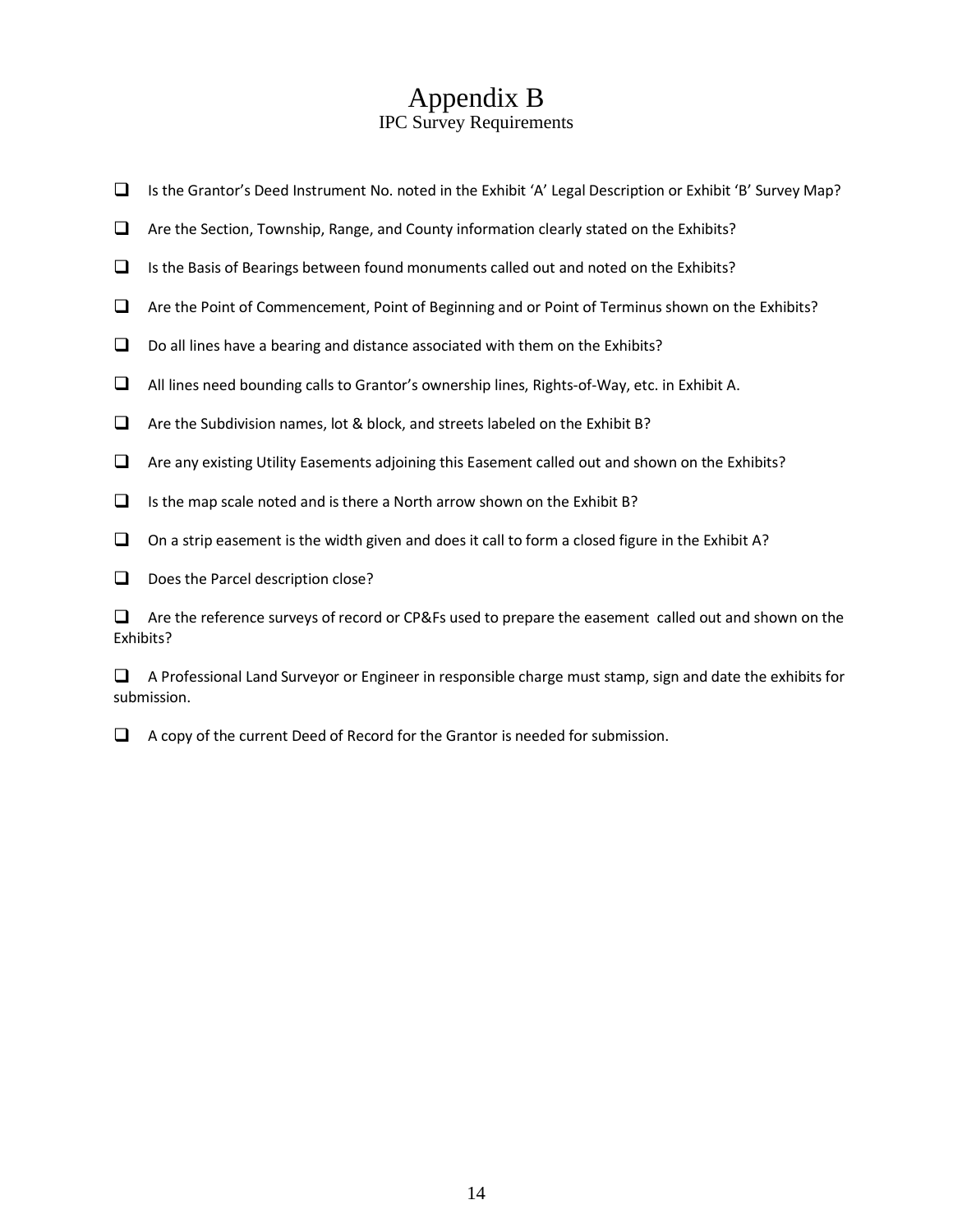## Appendix C

#### **Idaho Power Company Corporate Real Estate Department Requirements of Developers for Interconnection Facility/Substation Land for Development of Idaho Power Company Interconnection Facilities**

Corporate Real Estate process will require the following steps and/or documents.

#### **Process time frame: 6 mos. to 1 year depending on project specifics**

- 1. **Right of Entry Agreement**. A Right-of-Entry Agreement will allow Idaho Power to conduct necessary due diligence studies and review of the property and substation lands to determine feasibility for development. This document is required to be signed by the underlying property owner prior to Idaho Power entry onto the owner's lands for testing, surveying, etc. and will allow the preliminary stages of project development to commence pending completion of the transfer of substation lands to Idaho Power.
- 2. **Purchase and Sale Agreement – Substation Easement – Access Easement – Power Line Easements**. Idaho Power requires the following easements from the underlying property owner for our interconnection facilities: (1) substation easement, (2) access easement (for access to the substation) and (3) transmission and distribution line easements. Corporate Real Estate will enter into a purchase and sale agreement with the underlying property owner to provide for the grant of the easements to Idaho Power.
- 3. **Title Commitment**. Idaho Power requires that Developer ensure the substation, access, and power line easement lands are free from any encumbrances to title. To meet this requirement, a Title Commitment with A.L.T.A. extended coverage owner's policy in Idaho Power's name is required. All exceptions to title insurance need to be provided with the Title Commitment for Idaho Power review. Upon receipt, Corporate Real Estate will review all exceptions and will advise of any necessary follow-up actions. Importantly, Idaho Power requires a form of ownership that is free and clear from all encumbrances.
- 4. **Survey**. An A.L.T.A survey for the substation, access and power line easements is required. The A.L.T.A. survey will be reviewed by Idaho Power's surveyor who will advise of any necessary revisions.
- 5. **Legal Descriptions**. Written legal descriptions, stamped and signed by a surveyor licensed in the state of Idaho, are required for the substation easement, access easement, and distribution/transmission line easements. The written legal descriptions will be reviewed by Idaho Power's surveyor who will advise of any necessary revisions.
- 6. **Phase I Study**. Developer shall provide Idaho Power with a Phase I environmental site assessment study for the substation, access and power line easement lands, which (1) is prepared by an independent environmental site assessment company, in Idaho Power's name, (2) recognizes that Idaho Power holds an interest in the easement areas and is a User of the Phase I report, and (3) provides appropriate environmental warranties to Idaho Power for the lands over which the substation, access and power line easements will be located. The Phase I study will be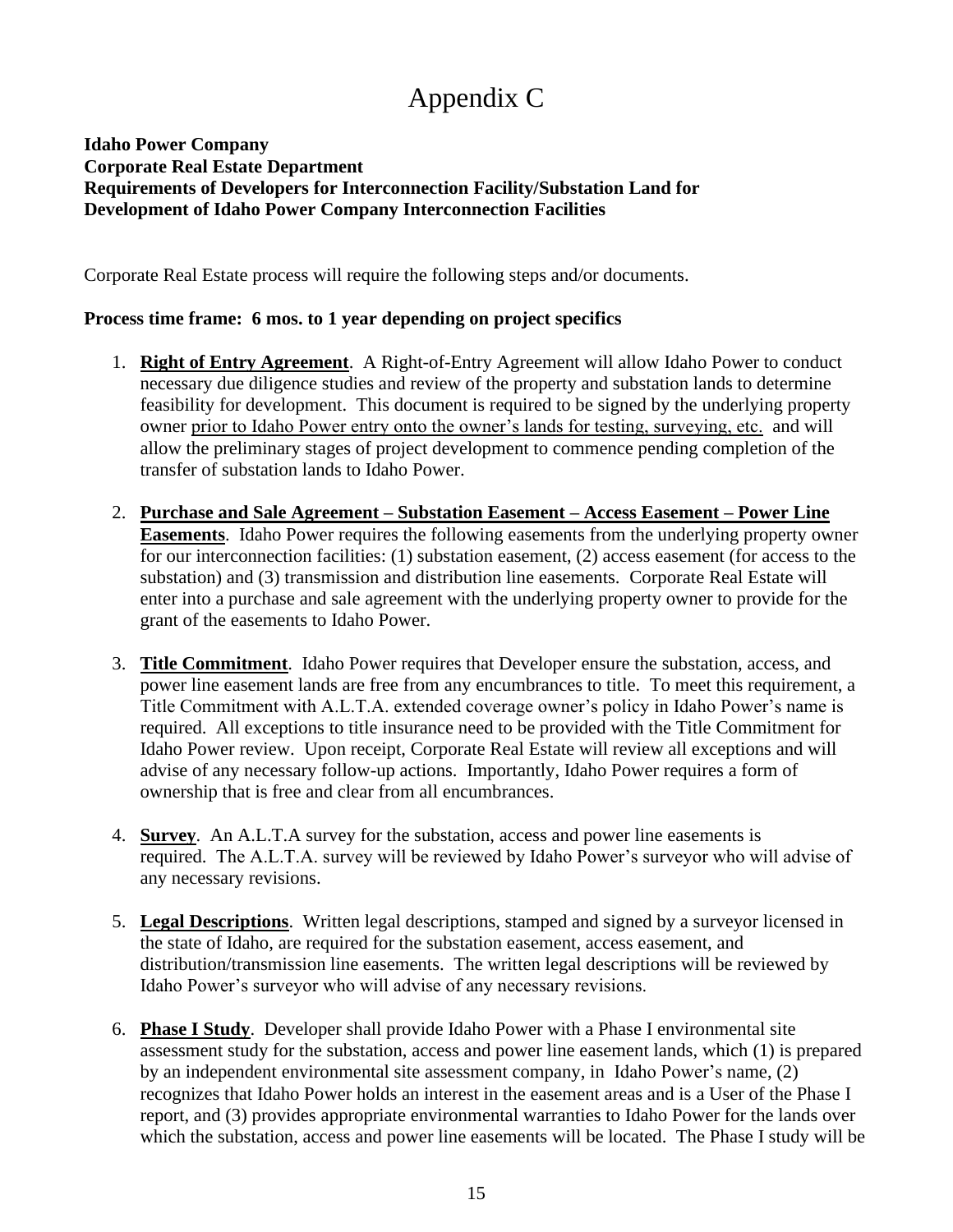reviewed by Idaho Power and Idaho Power will advise if a Phase II environmental site assessment or other actions are required based on the results of the Phase I study.

- 7. **Public Lands Permits/Authorizations (if needed)**. Should any public lands, rights-of-way, etc. be affected by Idaho Power's use of or access to the interconnection facilities, Developer shall be responsible to secure any necessary agency authorizations or permits in Idaho Power's name, at Developer's sole cost and expense. Developer shall be responsible to ensure all conditions of approval are satisfied, fees are paid, etc. for the agency permits.
- 8. **Land Use Permits/Authorizations**. Developer shall be responsible to secure any necessary land use entitlements or authorizations from the local jurisdiction, local agencies, state of Idaho, or Federal or other agencies for Idaho Power's construction, operation and maintenance of the interconnection facilities (example: Conditional Use Permit from city or county). Any such authorizations shall be secured in Idaho Power's name and for the benefit of Idaho Power. Idaho Power will require that the Developer satisfy all conditions of approval and requirements for any such entitlement or authorization.
- 9. **Costs**. Any costs pertaining to the above items shall be at the Developer's sole cost and expense.
- 10. **Miscellaneous Documents.** Other Miscellaneous Documents as necessary for the specific project, and which may include Memorandums of Understanding or Agreement, etc.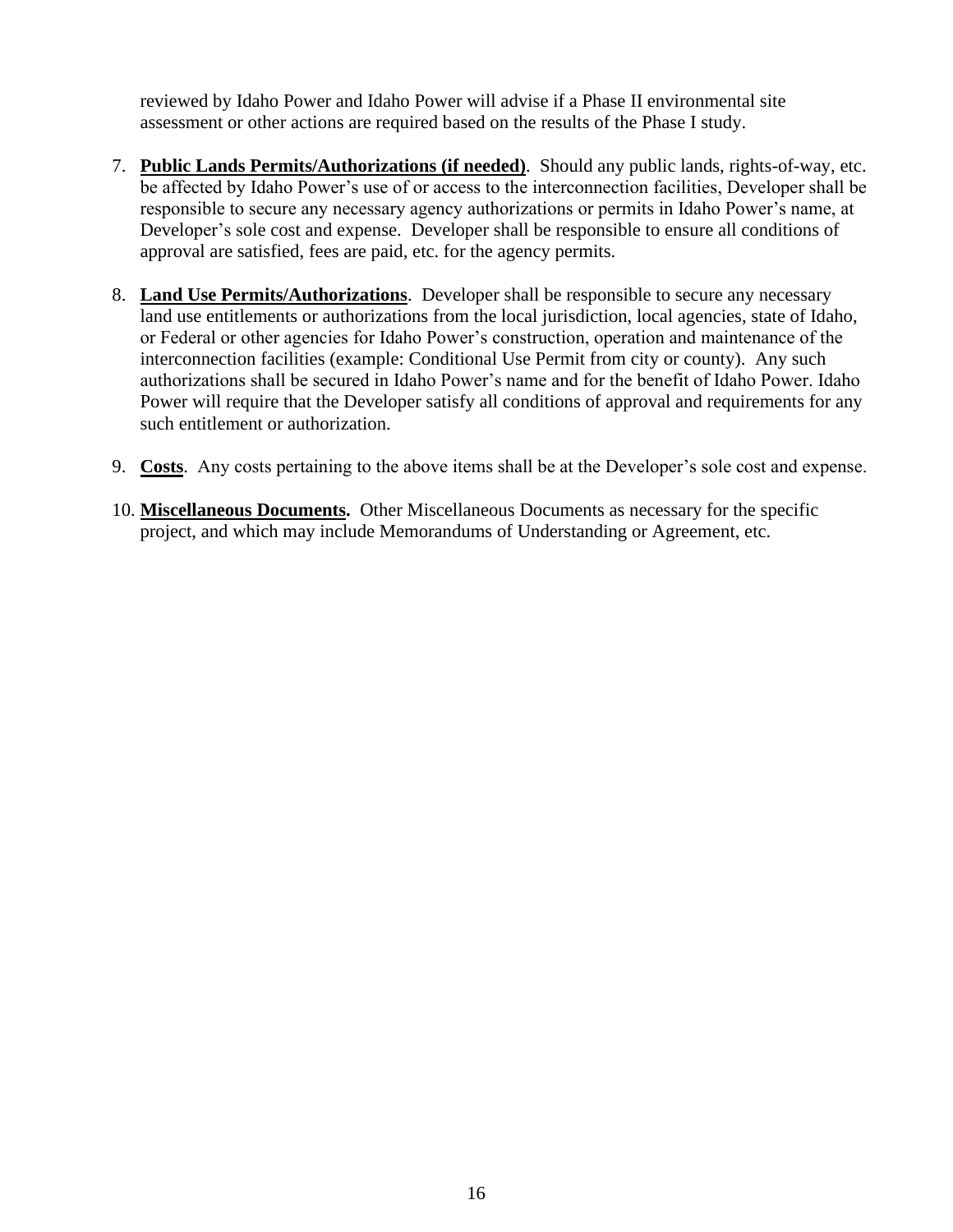## Appendix D

## Communication Circuits

RELIABILITY AND DATA SECURITY: The communication circuits shall be DC powered at the terminus locations and within any telecommunications provider's network, such that they will continue operation during a power outage for a minimum of 4 hours, and meet the specified reliability and bandwidth requirements. At transmission connected generation interconnect sites, IPC can extend its station battery to a circuit marshalling location in a shared access portion of the station yard if needed for Interconnection Customer telecommunications equipment used only to deliver IPC required circuits, but the Interconnection Customer is responsible for any required AC local service required by their equipment at their station or in the shared access portion of the station yard. The Interconnection Customer may choose to coordinate with a third-party communications provider to provide the communications circuits and pay the provider's associated one-time setup and periodic charges, deliver the circuits using their own infrastructure, or a combination thereof. Regardless of circuit transport implementation, in all cases the SCADA circuit must be transported using solely Layer 2 protocols (e.g. serial point-topoint data communication, no routable Layer 3 transport, such as Internet Protocol).

CIRCUIT ACCEPTANCE AND TESTING: The communication circuits shall be terminated in an approved demarcation box with the cable pairs punched down on a telecom block and labeled accordingly at a location approved by IPC. The communication circuits will need to be installed and tested by the Interconnection Customer prior to IPC acceptance testing, and operational prior to the Interconnection Customer being allowed to generate power into IPC's system. A Quasi Random Signal Source (QRSS) test pattern will be used for testing between the DS1 circuit demarcations points, and require 15 consecutive minutes with zero errored seconds and zero severely-errored seconds to pass; a subsequent 15 consecutive minutes (30 minutes total) with three or less total errored seconds and zero severely-errored seconds to pass if previous test failed; a subsequent 15 consecutive minutes (45 minutes total) with nine or less total errored seconds and two or less severely-errored seconds to pass if previous test failed. In addition an "all 1s" stress test with zero errored seconds over a five minute interval to pass, an "all 0s" stress test with zero errored seconds over a thirty second interval to pass, and a "1 in 8" stress test with zero errored seconds over a five minute interval to pass will also be performed. (Reference ANSI T1.510:1999) In either case, circuits with demonstrated reliability issues during commissioning will be required to demonstrate 24 hours of reliable service by the Interconnection Customer prior to final acceptance testing by IPC. Note that installation by a third-party communications provider may take several months and these services should be ordered well in advance to avoid delaying the project.

The Interconnection Customer or their third-party communications provider may need to install communications equipment (i.e. batteries, multiplexers, etc.) near each terminus of the required communications circuits. If this equipment is required, the Interconnection Customer shall be responsible to install this equipment in locations that are not owned or operated by IPC. If high voltage protection is required by the communications provider for the incoming copper cable, the high voltage protection assembly shall be engineered, supplied, and maintained by the Interconnection Customer.

#### OPERATIONAL RESPONSE:

Interconnection Customer's failure to maintain and/or restore and repair intermittent or nonoperational telecommunications circuits may result in disconnection of Interconnection Customer's generation facility/facilities until the circuits successfully complete Idaho Power's end-to-end testing.